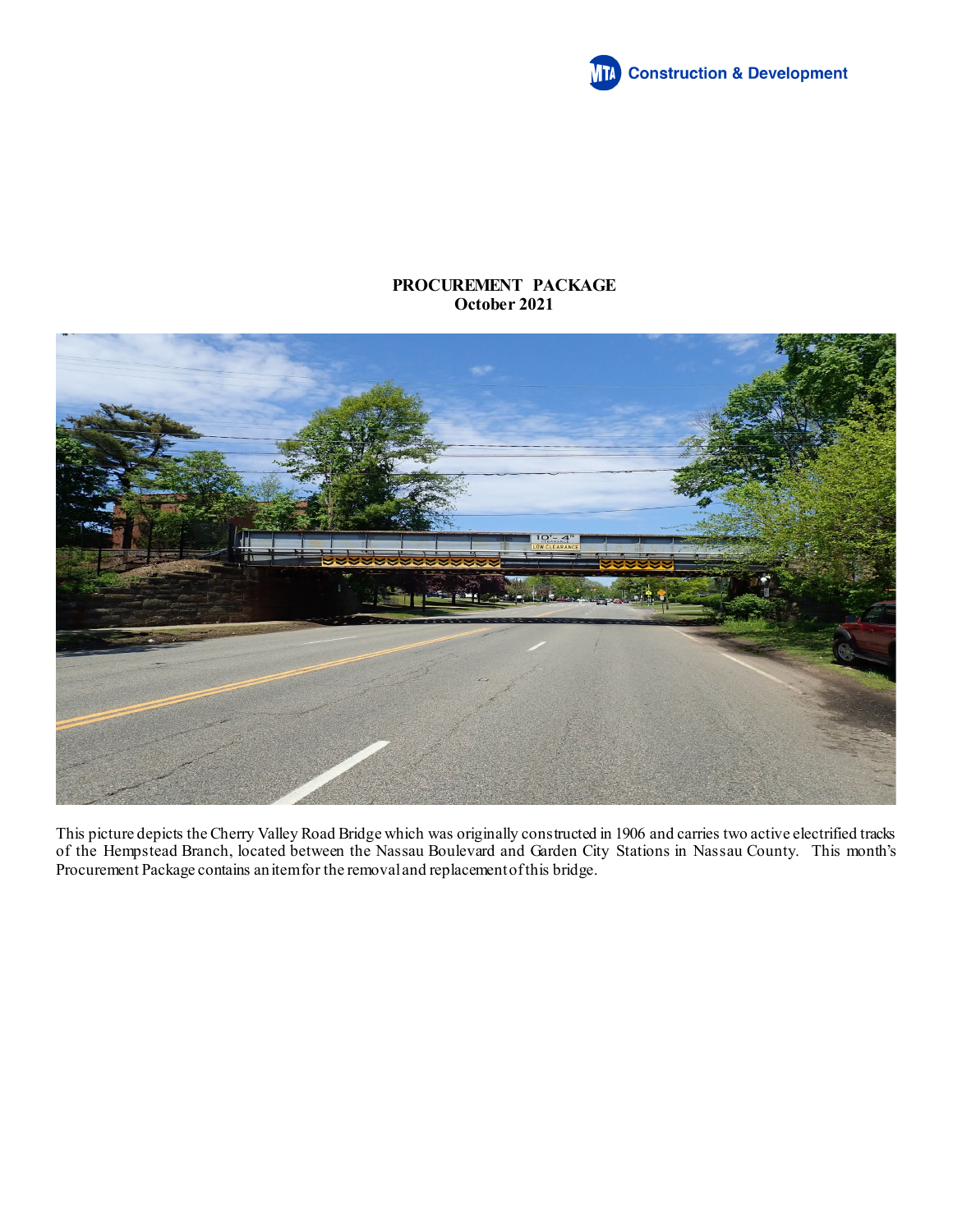

## **PROCUREMENTS**

The Procurement Agenda this month includes two procurement actions for a proposed expenditure of \$44.6M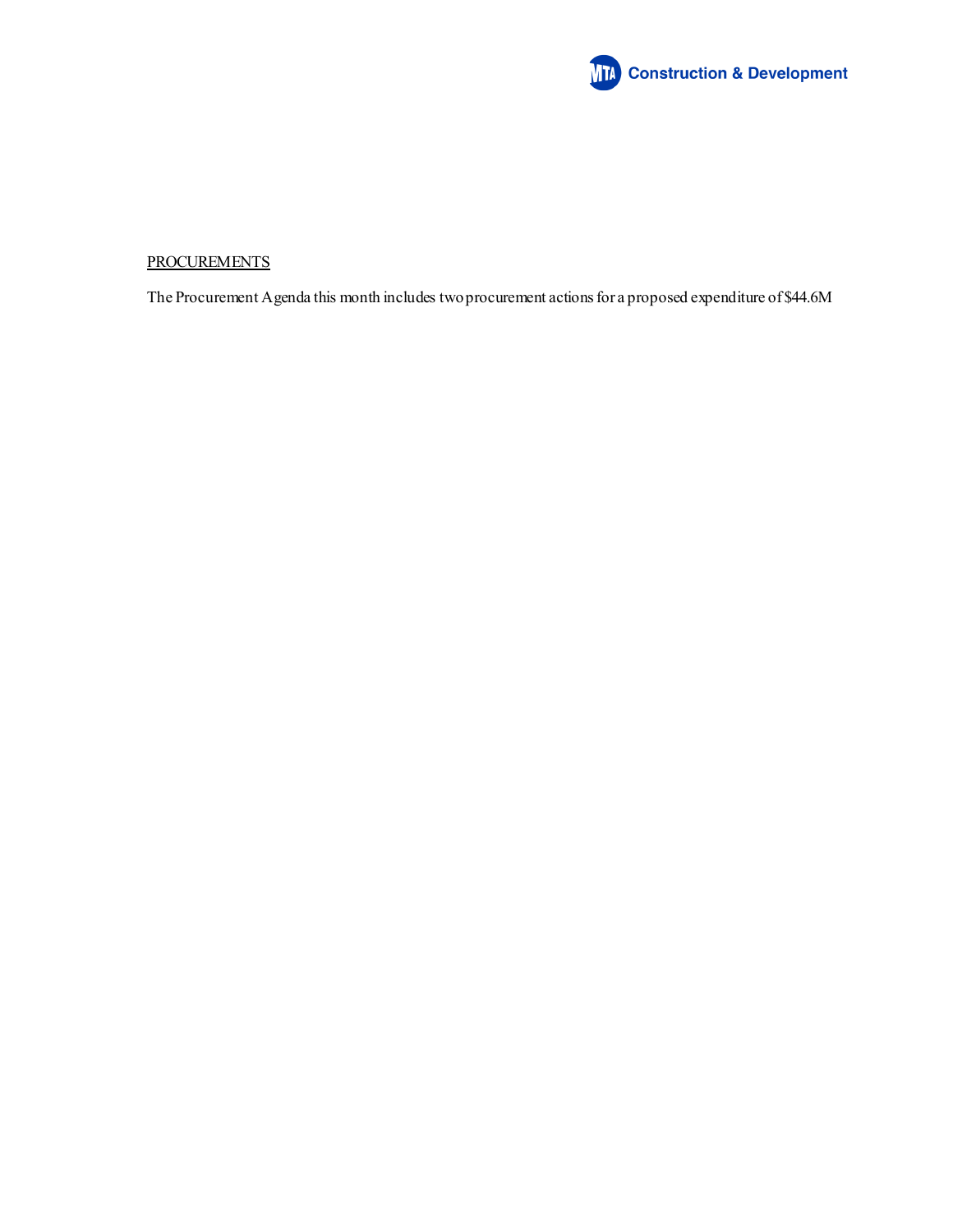## **Staff Summary**



| <b>Subject</b>                                                             | <b>Actions</b>                           | Request for Authorization to Award Procurement |          |      |              |  | <b>Date: October 15, 2021</b> |                                                        |   |                                                        |
|----------------------------------------------------------------------------|------------------------------------------|------------------------------------------------|----------|------|--------------|--|-------------------------------|--------------------------------------------------------|---|--------------------------------------------------------|
| <b>Department</b><br>Contracts                                             |                                          |                                                |          |      |              |  |                               |                                                        |   |                                                        |
| <b>Department Head Name &amp; Title</b><br>David K. Cannon, Vice President |                                          |                                                |          |      |              |  |                               |                                                        |   |                                                        |
| <b>Department Head Signature</b><br>VMMI<br>annon                          |                                          |                                                |          |      |              |  |                               |                                                        |   |                                                        |
|                                                                            |                                          | <b>Board Action</b>                            |          |      |              |  | <b>Internal Approvals</b>     |                                                        |   |                                                        |
| Order                                                                      | To                                       | Date                                           | Approval | Info | <b>Other</b> |  |                               | Approval                                               |   | Approval                                               |
| 1                                                                          | <b>MNR &amp; LIRR</b><br>Joint Committee | 10/18/21                                       | X        |      |              |  | X                             | Deputy Chief<br>Development<br>Officer, Delivery       | X | President                                              |
| 2                                                                          | <b>Board</b>                             | 10/20/21                                       | X        |      |              |  | X                             | Deputy Chief<br>Development<br>Officer,<br>Development | X | Executive<br>Vice<br>President &<br>General<br>Counsel |

## **PURPOSE**

To obtain the approval of the Board to award two procurement actions and, to inform the Metro-North and Long Island Rail Road Committees of these procurement actions.

## **DISCUSSION**

MTA Construction & Development proposes to award a Competitive Procurement in the following category:

|    | Schedules Requiring Two-Thirds Vote                                           |                 | # of Actions | \$ Amount                          |
|----|-------------------------------------------------------------------------------|-----------------|--------------|------------------------------------|
| C. | Competitive Requests for Proposals (A ward of Purchase/Public Work Contracts) | <b>SUBTOTAL</b> |              | \$16,663,538.40<br>\$16,663,538.40 |
|    | Schedules Requiring Majority Vote                                             |                 | # of Actions | \$ Amount                          |
| H. | Modifications to Personal and Miscellaneous Service Contracts                 | SUBTOTAL 2      |              | \$27,966,042.00<br>\$27,966.042.00 |
|    |                                                                               | TOTAL 3         |              | \$44,629,580.40                    |

## **Budget Impact:**

The approval of these procurement actions will obligate the capital funds in the amounts listed. Funds are available in the capital budget for this purpose.

## **Recommendation:**

The procurement actions be approved as proposed. (The items are included in the resolution of approval at the beginning of the Procurement Section.)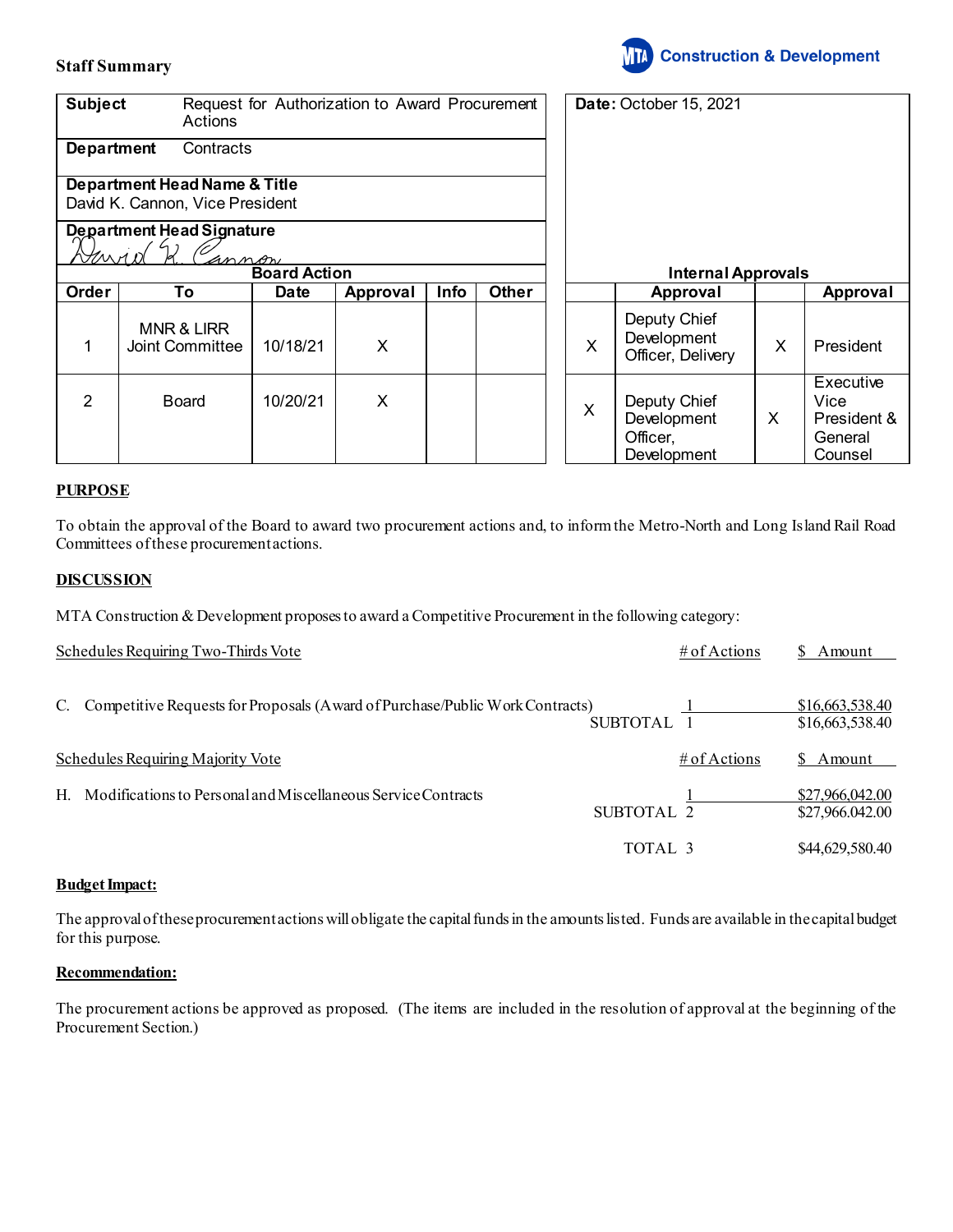## **MTA Construction & Development**

## **BOARD RESOLUTION**

**WHEREAS,** in accordance with Sections 1265-a of the Public Authorities Law and the All Agency Procurement Guidelines, the Board authorizes the award of certain non-competitive purchase and public works contracts, and the solicitation and award of request for proposals in regard to purchase and public work contracts; and

**WHEREAS,** in accordance with the All Agency Procurement Guidelines, the Board authorizes the award of certain noncompetitive miscellaneous service and miscellaneous procurement contracts, certain change orders to purchase, public work, and miscellaneous service and miscellaneous procurement contracts;

**WHEREAS,** in accordance with Section 2879 of the Public Authorities Law and the All-Agency Guidelines for Procurement of Services, the Board authorizes the award of certain service contracts and certain change orders to service contracts.

NOW, the Board resolves as follows:

1. As to each purchase and public work contract set forth in annexed Schedule A, the Board declares competitive bidding to be impractical or inappropriate for the reasons specified therein and authorizes the execution of each such contract.

2. As to each requestfor proposals (for purchase and public work contracts) set forth in Schedule B for which authorization to solicit proposals is requested, for the reasons specified therein, the Board declares competitive bidding to be impractical or inappropriate, declares it is in the public interest to solicit competitive request for proposals and authorizes the solicitation of such proposals.

3. As to each request for proposals (for purchase and public work contracts set forth in Schedule C for which a recommendation is made to award the contract), the Board authorizes the execution of said contract.

4. As to each action set forth in Schedule D, the Board declares competitive bidding impractical or inappropriate for the reasons specified therein, and ratifies each action forwhich ratification is requested.

5. The Board authorizes the execution of each of the following for which Board authorization is required: i) the miscellaneous procurement contracts set forth in Schedule E; ii) the personal service contracts set forth in Schedule F; iii) the miscellaneous service contracts set forth in Schedule G; iv) the modifications to personal/miscellaneous service contracts set forth in Schedule H; v) the contract modifications to purchase and public work contracts set forth in Schedule I; vi) the modifications to miscellaneous procurement contracts set forth in Schedule J.

6. The Board ratifies each action taken set forth in Schedule K for which ratification is requested.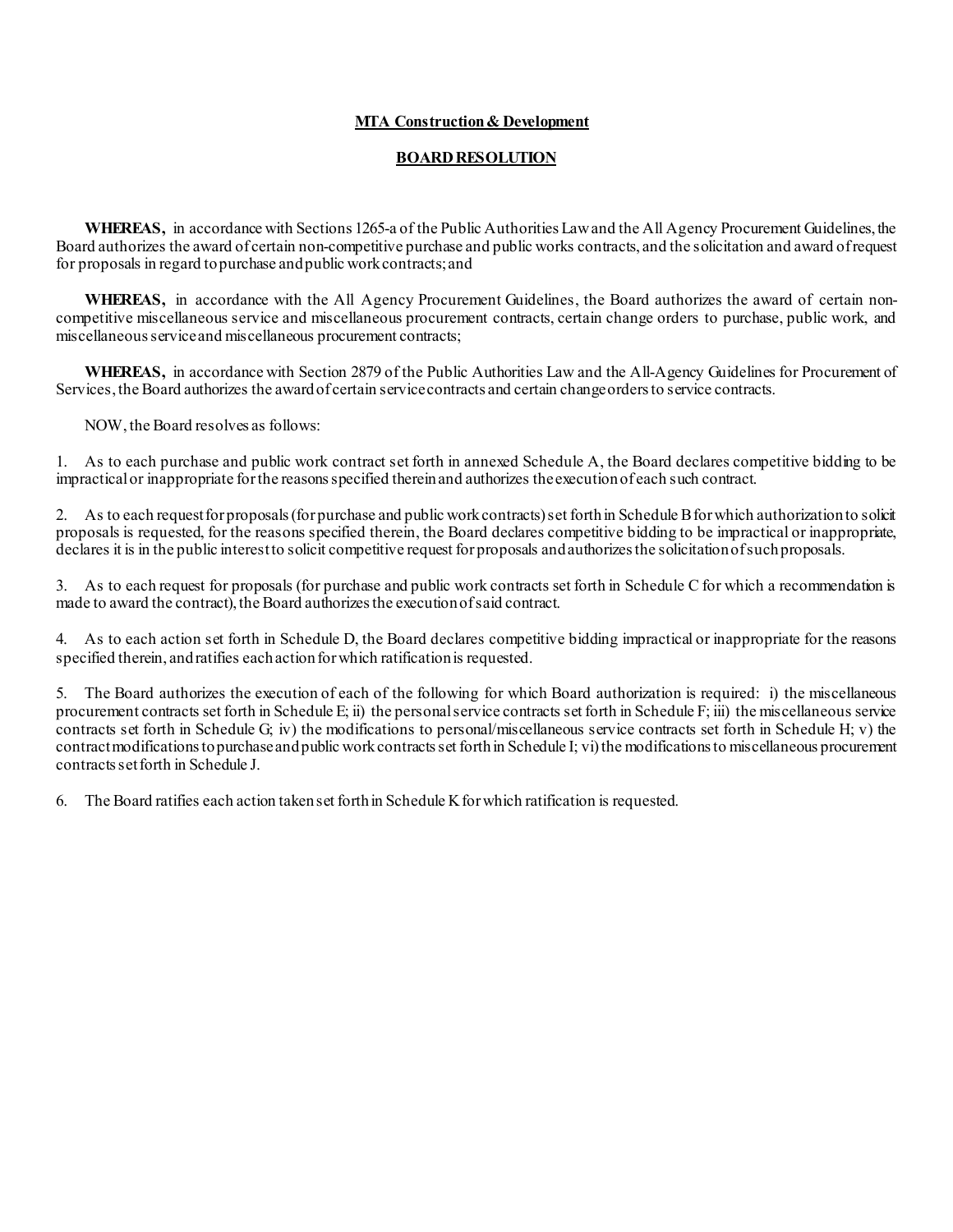

## **OCTOBER 2021**

## **LIST OF COMPETITIVE PROCUREMENTS FOR BOARD APPROVAL**

## *Procurements Requiring Two-Thirds Vote:*

#### **Schedule C. Competitive Requests for Proposals (Award of Purchase/Public Work Contracts) (Staff Summaries required for all items greater than \$1M)**

**1. Railroad Construction Company, Inc. \$16,663,538.40** *Staff Summary Attached* **Contract No. 6375 720 days**

> MTA Construction and Development requests Board approval to award a competitively solicited and negotiated design-build contract for theremoval and replacement of the Cherry Valley Avenue Bridge located in Garden City on the Long Island Railroad's Hempstead Branch.

## *Procurements Requiring Majority Vote:*

## **Schedule H. Modifications to Personal and Miscellaneous Service Contracts (Staff Summaries required for all items greater than \$1M)**

**2. AECOM USA, Inc. d/b/a URS Corporation NY \$27,966,042.00** *Staff Summary Attached* **Contract No. 98-0001-01.51**

MTA Construction and Development requestsBoard approvalto award a modification to the contract for

- 1. Additional funding to cover the anticipated costs associated with the remaining fourteen months (November 1, 2021 – December 31, 2022) of a two year option that was previously exercised by C&D
- 2. The inclusion of an eighteen month option(January 1, 2023 June 30, 2024) to provide ESA project closeout services.This Modification also seeks funding this Option 2 in the not-to-exceed amount of \$7,500,000.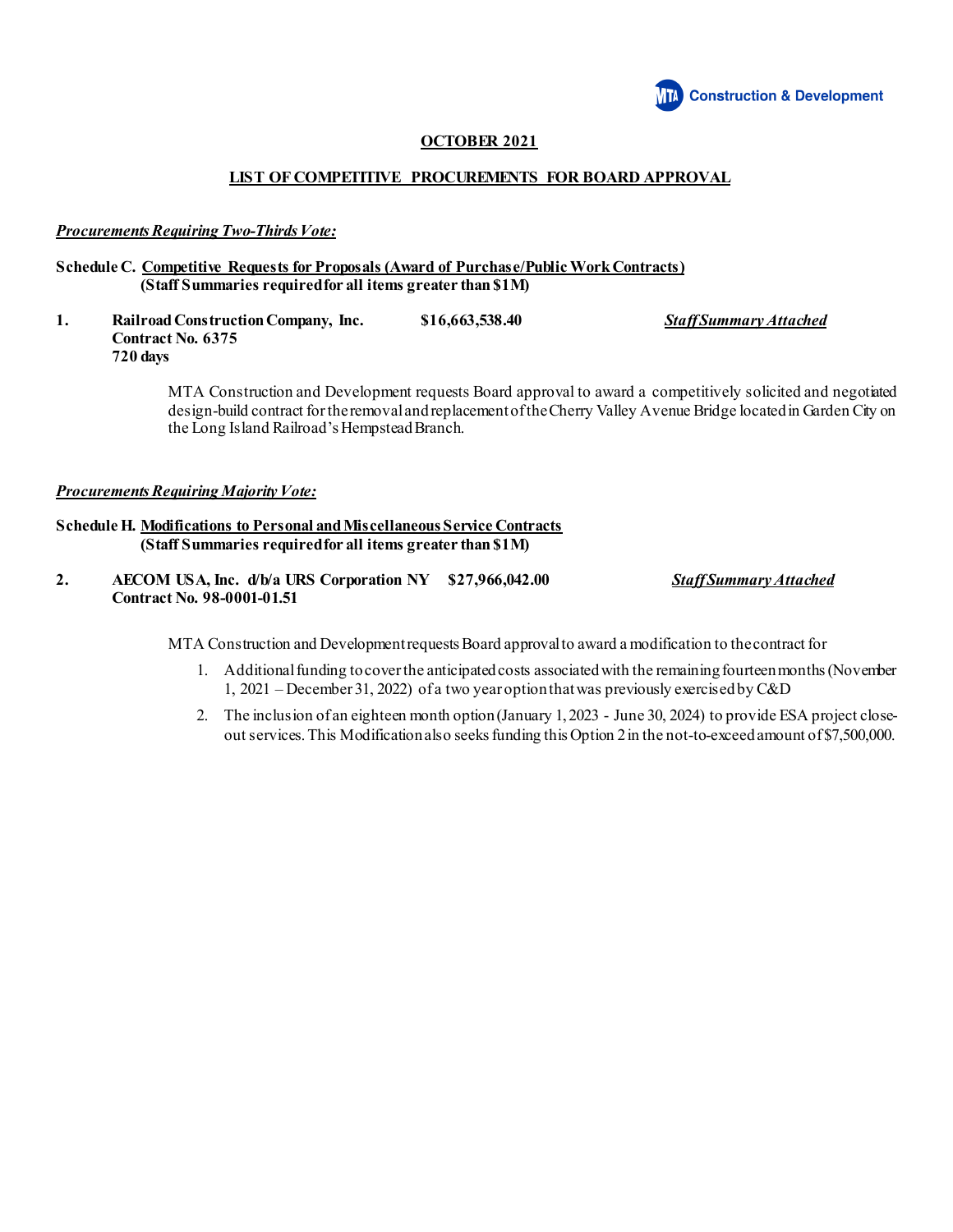# **Schedule C Competitive Requests for Proposals (Award of Purchase/Public Work Contracts) Staff Summary Item No. 1** Page 1 of 2

| Dept & Dept Head                                      |                                             |  |                      |                                                         |      |                         | <b>SUMMARY INFORMATION</b>                                                                  |  |  |  |
|-------------------------------------------------------|---------------------------------------------|--|----------------------|---------------------------------------------------------|------|-------------------------|---------------------------------------------------------------------------------------------|--|--|--|
| Paul Dietlin, LIRR Business Unit, Delivery Department |                                             |  |                      |                                                         |      |                         | <b>Vendor Name</b><br><b>Contract Number</b>                                                |  |  |  |
|                                                       |                                             |  |                      |                                                         |      |                         | Railroad Construction Company,<br>6375<br>Inc.                                              |  |  |  |
| <b>Contracts Department</b>                           |                                             |  |                      |                                                         |      |                         | <b>Description</b>                                                                          |  |  |  |
| lan Goldrich                                          |                                             |  |                      |                                                         |      |                         | Design-Build Services for the Cherry Valley Road<br><b>Bridge Removal &amp; Replacement</b> |  |  |  |
|                                                       |                                             |  | <b>Board Reviews</b> |                                                         |      |                         | <b>Total Amount</b>                                                                         |  |  |  |
| Order                                                 | To                                          |  | Date                 | <b>Approval</b>                                         | Info | <b>Other</b>            | \$16,663,538.40 - Award<br>\$300,000 - Stipends                                             |  |  |  |
| 1                                                     | <b>MNR &amp; LIRR</b><br>Joint<br>Committee |  | 10/18/21             | X                                                       |      |                         | <b>Contract Term</b><br>720 Days                                                            |  |  |  |
| $\overline{2}$                                        | <b>Board</b>                                |  | 10/20/21             | X                                                       |      |                         |                                                                                             |  |  |  |
|                                                       |                                             |  |                      |                                                         |      |                         | <b>Option(s) included in Total</b><br>$\Box$ Yes $\Box$ No $\boxtimes$ N/A<br>Amount?       |  |  |  |
|                                                       |                                             |  |                      |                                                         |      |                         | $\boxtimes$ No<br>Renewal?<br>$\Box$ Yes                                                    |  |  |  |
| <b>Internal Approvals</b>                             |                                             |  |                      |                                                         |      | <b>Procurement Type</b> |                                                                                             |  |  |  |
|                                                       | Approval                                    |  |                      | Approval                                                |      |                         | $\boxtimes$ Competitive<br>$\Box$ Non-competitive                                           |  |  |  |
|                                                       | Deputy Chief,<br>Development                |  |                      | President                                               |      |                         | <b>Solicitation Type</b>                                                                    |  |  |  |
|                                                       | Deputy Chief,<br>Delivery                   |  |                      | <b>Executive Vice</b><br>President & General<br>Counsel |      |                         | $\boxtimes$ RFP<br>$\Box$ Bid<br>$\Box$ Other:                                              |  |  |  |
|                                                       |                                             |  |                      |                                                         |      |                         | <b>Funding Source</b>                                                                       |  |  |  |
|                                                       |                                             |  |                      |                                                         |      |                         | $\Box$ Operating $\boxtimes$ Capital $\boxtimes$ Federal $\Box$ Other:                      |  |  |  |

## **PURPOSE/RECOMMENDATION**

MTA Construction & Development ("C&D") requests Board approval to award a competitively solicited and negotiated design-build contractto Railroad Construction Company, Inc.for the removal and replacement of the Cherry Valley Avenue Bridge located in Garden City on the Long Island Railroad's ("LIRR") Hempstead Branch in the amount of \$16,663,538.40 and for a duration of 720 days. In accordance with MTA policy regarding the use of design-build, and to enhance competition and defray proposal costs, this solicitation included stipends in the amount of \$50,000 to be paid to each of the unsuccessful proposers whose proposal met defined proposal standards. Accordingly, C&D requests that the Board also approve the payment of stipends to each of the six unsuccessful proposers for a total amount of \$300,000.

## **DISCUSSION**

The Cherry Valley Road Bridge was originally constructed in 1906 as a two-bay single span bridge supported by three non-redundant girders carrying two active electrified tracks of the Hempstead Branch, located between the Nassau Boulevard and Garden City Stations in Nassau County. The bridge exhibits a variety of deficiencies due to weathering and bridge strikes, and will only get worse as time moves on. The potential for further significant deterioration exists which could cause severe service interruptions, which would greatly inconvenience the surrounding communities along the Hempstead Branch. If the bridge is not replaced, LIRR will increasingly incur significant emergency repair costs, the necessity of slowing traffic and even periodic track closures that will have a severe impact on operations.

A one-step Request for Proposal ("RFP") was usedto solicit this Contract. The requirements were publicly advertised in the New York State Contract Reporter, N.Y. Daily News, and on the MTA website. In response to the RFP, proposals were received from the following seven entities:

**Construction & Development**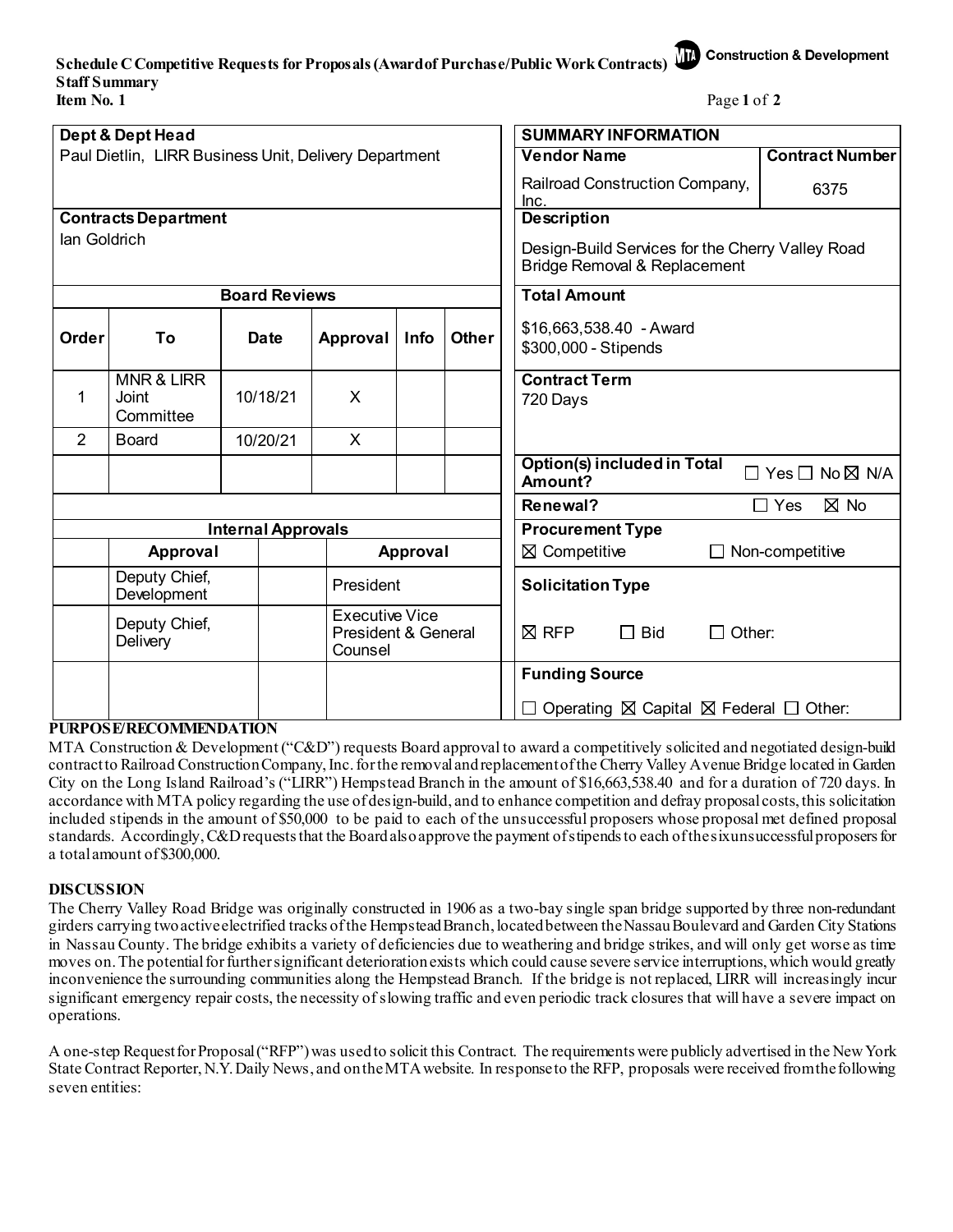**Schedule C Competitive Requests for Proposals (Award of Purchase/Public Work Contracts) Construction & Development Staff Summary**

**Item No. 1** Page **2** of **2**

- BOVE-GCCOM Construction Co., Inc. JV ("BOVE-GCCOM") a joint venture consisting of BOVE and GCCOM Construction Co., Inc.
- ECCO III Enterprises, Inc.
- MLJ/J-Track JV -a joint venture consisting of MLJ Contracting Corp. and J-Track, LLC
- Perfetto Contracting Co., Inc.
- Posillico Inc.
- Railroad Construction Company, Inc. ("RCC")
- Walsh Construction Co.

The proposals were evaluated and scored by a Selection Committee consisting of representatives from C&D and LIRR, utilizing preestablished selection criterion considering the following factors: Technical Approach; Planning and Scheduling; Qualifications and Experience; and Cost. After evaluating the technical and cost proposals, the Selection Committee determined RCC and BOVE-GCCOM to be the two top ranked proposers. While the other proposers adhered to the technical requirements,RCC's and BOVE-GCCCOM's proposals demonstrated superior means and methods and an increased likelihood for adherence to the schedule and decreased risk associated with maintaining operations.

The Selection Committee then invited BOVE-GCCOM and RCC for oral presentations and to discuss technical clarifications and confirm each firm's overall understanding of the project. Both firms demonstrated a thorough and comprehensive understanding of the project and adequately responded to all questions. Following the discussions, Best and Final Offers ("BAFOs") were requested from both BOVE-GCCOM and RCC, requesting clarifications of technical items and pricing, along with revised pricing based on the clarifications obtained through oral presentations and technical discussions. The results of the BAFOs were as follows:

| BOVE-GCCOM | \$16,482,000 |
|------------|--------------|
| <b>RCC</b> | \$16,849,178 |

After review of the BAFOs, the Selection Committee unanimously determined that the proposal submitted by RCC was the most advantageous to the MTA and provided best value. RCC's unique technical solution forjacking the existing bridge during the five major weekend outages greatly reduces schedule risks associated with the project and mitigates the impact on the public. Finally, RCC has extensive experience and a successful track record with the completion of similar heavy civil construction and deliveringsimilar capital projects on schedule and within budget.

C&D entered into post BAFO negotiations with RCC with an eye towards reducing RCC's pricing. At the conclusion of negotiations, the parties agreed to an overall price reduction of \$185,639.60, resulting in a final negotiated cost of \$16,663,538.40. A cost and price analysis was performed and it was determined that the negotiated price is fair and reasonable.

RCC has been found to be responsible.

## **D/M/WBE INFORMATION**

The MTA Department of Diversity and Civil Rights (DDCR) has established 20% DBE goals for this contract. Although this is a design-build contract with some undefined scope of work, RCC is projecting to meet the required 20% DBE Goal. RCC has achieved the assigned D/M/WBE goals on previous completed MTA contracts.

## **IMPACT ON FUNDING**

Federal funding for this project is included in the MTA's 2020 – 2024 Capital Program Budget.

## **ALTERNATIVES**

There are no alternatives, as MTA currently lacks the available resources to undertake the design and construction of this bridge.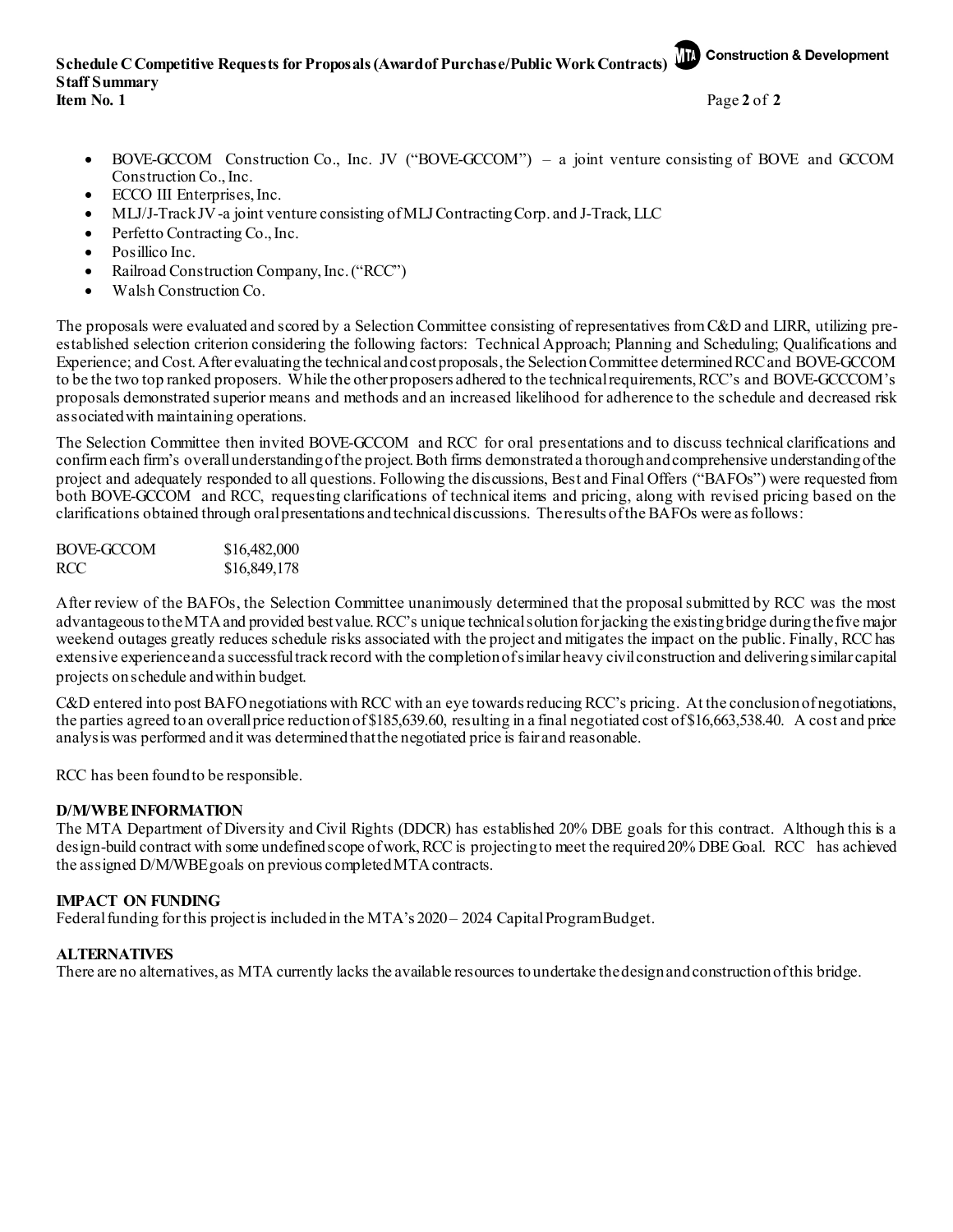**Schedule H Modifications to Personal and Miscellaneous Service Contracts** Item Number 2 **Page 1** of **2** 

**Construction & Development** 

| <b>Vendor Name (&amp; Location)</b>                                                                                                                                                                | <b>Contract Number</b><br><b>AWO/Modification #</b>                                                                                                                       |
|----------------------------------------------------------------------------------------------------------------------------------------------------------------------------------------------------|---------------------------------------------------------------------------------------------------------------------------------------------------------------------------|
| AECOM USA, Inc. d/b/a URS Corporation New York (NY, NY)                                                                                                                                            | 51<br>98-0001-01                                                                                                                                                          |
| <b>Description</b><br><b>Program Management Consultant Services</b>                                                                                                                                | <b>Original Contract Amount:</b><br>\$<br>28,556,710<br><b>Original Option Amounts:</b><br>135,535,290<br><b>Original Board Approved</b><br>164,092,000<br>\$.<br>Amount: |
| <b>Contract Term (including Options, if any):</b>                                                                                                                                                  | <b>Prior Modifications (includes</b><br>770,031,334<br>\$<br>exercised Options):                                                                                          |
| October 5, 1998 - December 31, 2022                                                                                                                                                                | \$<br><b>Prior Budgetary Increases:</b><br>$-0-$                                                                                                                          |
| included<br><b>Total</b><br>Option(s)<br>in<br>$\boxtimes$ Yes $\Box$ No $\Box$ N/A<br>Amount?                                                                                                     | <b>Current Amount:</b><br>934, 123, 334<br>\$                                                                                                                             |
| $\boxtimes$ Competitive<br><b>Procurement Type</b><br>$\Box$ Non-competitive<br>$\boxtimes$ RFP $\Box$ Bid<br>$\boxtimes$ Other: Modification<br><b>Solicitation Type</b><br><b>Funding Source</b> | 27,966,042<br>\$.<br><b>This Request</b>                                                                                                                                  |
| $\Box$ Operating $\boxtimes$ Capital $\boxtimes$ Federal<br>Other:<br>$\Box$                                                                                                                       | % of This Request to Current<br>2.9%<br>Amount:                                                                                                                           |
| Requesting Dept/Div & Dept/Div Head Name:<br>East Side Access, Rob Troup, SVP & Senior Program Executive                                                                                           | % of Modifications (including<br>358%<br>This Request) to Original<br>Amount:                                                                                             |
| Discussion:                                                                                                                                                                                        |                                                                                                                                                                           |

This contract (the "Contract") is for program management consultant services in support of the East Side Access ("ESA") project. MTA Construction and Development Company ("C&D") requests Board approval for Modification No. 51 to the Contract, which seeks:

- 1. Additional funding in the not-to-exceed amount of \$20,466,042, to cover the anticipated costs associated with the remaining fourteen months (November 1, 2021 – December 31, 2022) of a two year option ("Current Option") that was previously exercised by C&D;
- 2. The inclusion of an option ("Close-Out Option") for the period commencing on January 1, 2023 until final close-out of all ESA contracts for the not-to-exceed amount of \$7,500,000.

The terms of this Contract require AECOM USA, Inc. ("AECOM")to provide program management and construction consulting services for the ESA Project. These services are integral to the success of the ESA project and perform such essential workas providing consultant personnel to supplement and support C&D staff, serving as C&D's authorized representative on certain construction contracts, overseeing and inspecting the work being performed on the project construction sites, managing the contract schedule and budget and conducting important administrative functions.

In May 2019, the Board approved C&D's request to incorporate the Current Option (January 1, 2020 – December 31, 2022) into the terms of the Contract and approved funding for the associated two year option period in the not-to-exceed amount of \$33,966,042. As a result of unanticipated construction contract delays and additions to the original Current Option scope of the services, the funding was drawn down much faster than originally anticipated. Fourteen months currently remain in the Current Option period and only \$2,265,783 remains in funding. This amount is not enough to fund the remainder of the Current Option period and terminating this Contract would have a detrimental effect on the project.

Some of the unanticipated construction delays and scope additions that led to the increase in costs during the Current Option period include:

• Delays in the completion of Contracts CM007 and CM014B.